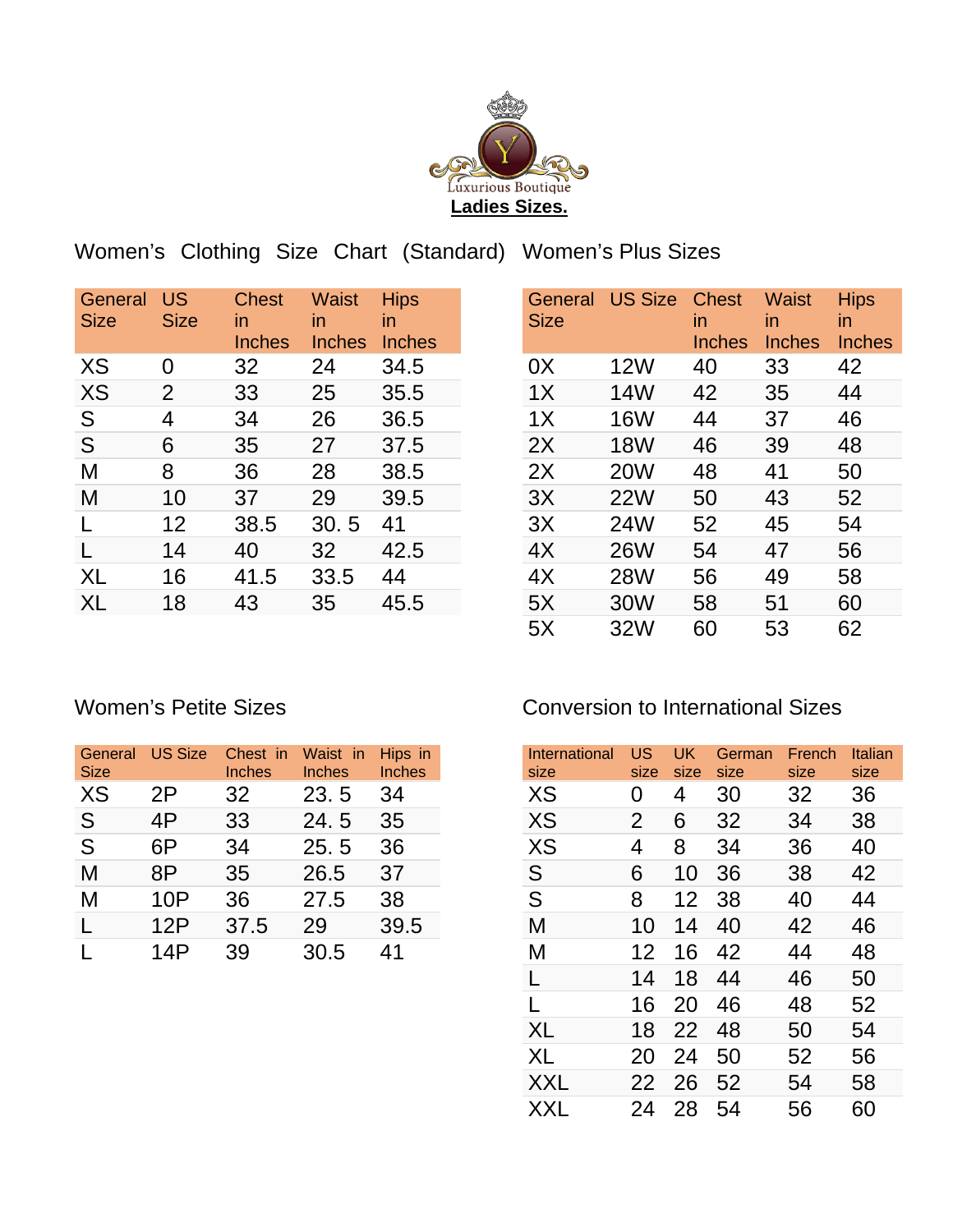## Women's Pants Size Charts

## Women's International Pants Sizes

| <b>Waist</b><br>(Inch) | <b>Hips</b><br>(Inch) | US Size /<br>Internat. | Euro<br><b>Size</b> | <b>Waist</b><br>(CM) | Hips (CM)   | US / Internat.<br><b>Size</b> | <b>UK</b><br><b>Size</b> | Euro<br><b>Size</b> | French<br><b>Size</b> | Italian<br><b>Size</b> |
|------------------------|-----------------------|------------------------|---------------------|----------------------|-------------|-------------------------------|--------------------------|---------------------|-----------------------|------------------------|
| 24 - 25                | $33 - 34$             | <b>XXS</b>             | 32                  | 61 - 63              | 84 - 87     | 3XS                           | $\overline{2}$           | 28                  | 30                    | 34                     |
| $25 - 26$              | $35 - 36$             | XS                     | 34                  | $64 - 66$            | $88 - 91$   | <b>XXS</b>                    | 4                        | 30                  | 32                    | 36                     |
| $27 - 28$              | $37 - 38$             | S                      | 36                  | $67 - 70$            | $92 - 95$   |                               |                          |                     |                       |                        |
| $28 - 29$              | $38 - 39$             | S                      | 38                  | $71 - 74$            | $96 - 98$   | <b>XS</b>                     | 6                        | 32                  | 34                    | 38                     |
| $29 - 30$              | $39 - 40$             | Μ                      | 40                  | 75 - 78              | $99 - 101$  | S                             | 8                        | 34                  | 36                    | 40                     |
| $31 - 32$              | $40 - 41$             | M                      | 42                  | 79 - 82              | $102 - 104$ |                               |                          |                     |                       |                        |
| $33 - 34$              | $41 - 42$             | L                      | 44                  | $83 - 87$            | $105 - 108$ | M                             | 10                       | 36                  | 38                    | 42                     |
| $35 - 37$              | $43 - 44$             |                        | 46                  | $88 - 93$            | $109 - 112$ |                               | 12                       | 38                  | 40                    | 44                     |
| $38 - 39$              | 44 - 45               | XL                     | 48                  | 94 - 99              | $113 - 116$ | XL                            | 14                       | 40                  | 42                    | 46                     |
| $40 - 41$              | $46 - 48$             | XL                     | 50                  | $100 - 106$          | 117 - 121   |                               |                          |                     |                       |                        |
| 42 - 43                | $48 - 50$             | <b>XXL</b>             | 52                  | $107 - 112$          | 122 - 126   | <b>XXL</b>                    | 16                       | 42                  | 44                    | 48                     |
| 44 - 46                | $50 - 52$             | <b>XXL</b>             | 54                  | $113 - 119$          | 127 - 132   | 3XL                           | 18                       | 44                  | 46                    | 50                     |
| 47 - 49                | $53 - 54$             | 3XL                    | 56                  | 120 - 126            | 133 - 138   |                               |                          |                     |                       |                        |
| $50 - 52$              | $55 - 57$             | 3XL                    | 58                  | 127 - 133            | 139 - 144   | 4XL                           | 20                       | 46                  | 48                    | 52                     |
| $53 - 55$              | $57 - 59$             | 4XL                    | 60                  | 134 - 140            | 145 - 150   | 5XL                           | 22                       | 48                  | 50                    | 54                     |
| $56 - 58$              | $60 - 61$             | 4XL                    | 62                  | 141 - 147            | 151 - 156   | 6XL                           | 24                       | 50                  | 52                    | 56                     |
|                        |                       |                        |                     |                      |             | 7XL                           | 26                       | 52                  | 54                    | 58                     |
|                        |                       |                        |                     |                      |             |                               |                          |                     |                       |                        |
|                        |                       |                        |                     |                      |             | 8XL                           | 28                       | 54                  | 56                    | 60                     |

#### Women's Jeans Sizes

| Waist<br>(Inch) | US Jeans<br><b>Size</b> | Euro | Waist<br>(CM) |
|-----------------|-------------------------|------|---------------|
| 24              | O                       | 32   | 61            |
| 24.5            | 2                       | 32   | 63            |
| 25.5            | 4                       | 34   | 65            |
| 26.5            | 6                       | 34   | 67            |
| 27.5            | 8                       | 36   | 70            |
| 28.5            | 10                      | 38   | 73            |
| 30.5            | 12                      | 40   | 77            |
| 31.5            | 14                      | 42   | 80            |
| 33              | 16                      | 42   | 84            |
| 34              | 18                      | 44   | 86            |

## International Jeans Size Conversion

| Waist<br>(Inch) | Length<br>(Inch) | US / Internat. | Euro  | Waist<br>(CM) | Hips (CM) |
|-----------------|------------------|----------------|-------|---------------|-----------|
| 25              | 32               | 25/32          | 32    | 61 - 63       | 84 - 87   |
| 26              | 32               | 26/32          | 34    | 64 - 66       | $88 - 91$ |
| 27              | 32               | 27/32          | 34/36 | $66 - 68$     | $90 - 93$ |
| 28              | 32               | 28/32          | 36    | 67 - 70       | $92 - 95$ |
| 29              | 32               | 29/32          | 38    | 71 - 74       | $96 - 98$ |
| 30              | 32               | 30/32          | 38/40 | 73 - 76       | 98 - 99   |
| 31              | 32               | 31/32          | 40    | 75 - 78       | 99 - 101  |
| 32              | 32               | 32/32          | 40/42 | 77 - 80       | 101 - 102 |
| 33              | 32               | 33/32          | 42    | 79 - 82       | 102 - 104 |
| 34              | 32               | 34/32          | 44    | $83 - 87$     | 105 - 108 |
| 35              | 32               | 35/32          | 44/46 | $86 - 90$     | 107 - 110 |
| 36              | 32               | 36/32          | 46    | $88 - 93$     | 109 - 112 |
| 37              | 32               | 37/32          | 46/48 | 91 - 96       | 111 - 114 |
| 38              | 32               | 38/32          | 48    | 94 - 99       | 113 - 116 |
| 37              | 32               | 39/32          | 48/50 | $97 - 103$    | 115 - 118 |
| 40              | 32               | 40/32          | 50    | 100 - 106     | 117 - 121 |
|                 |                  |                |       |               |           |